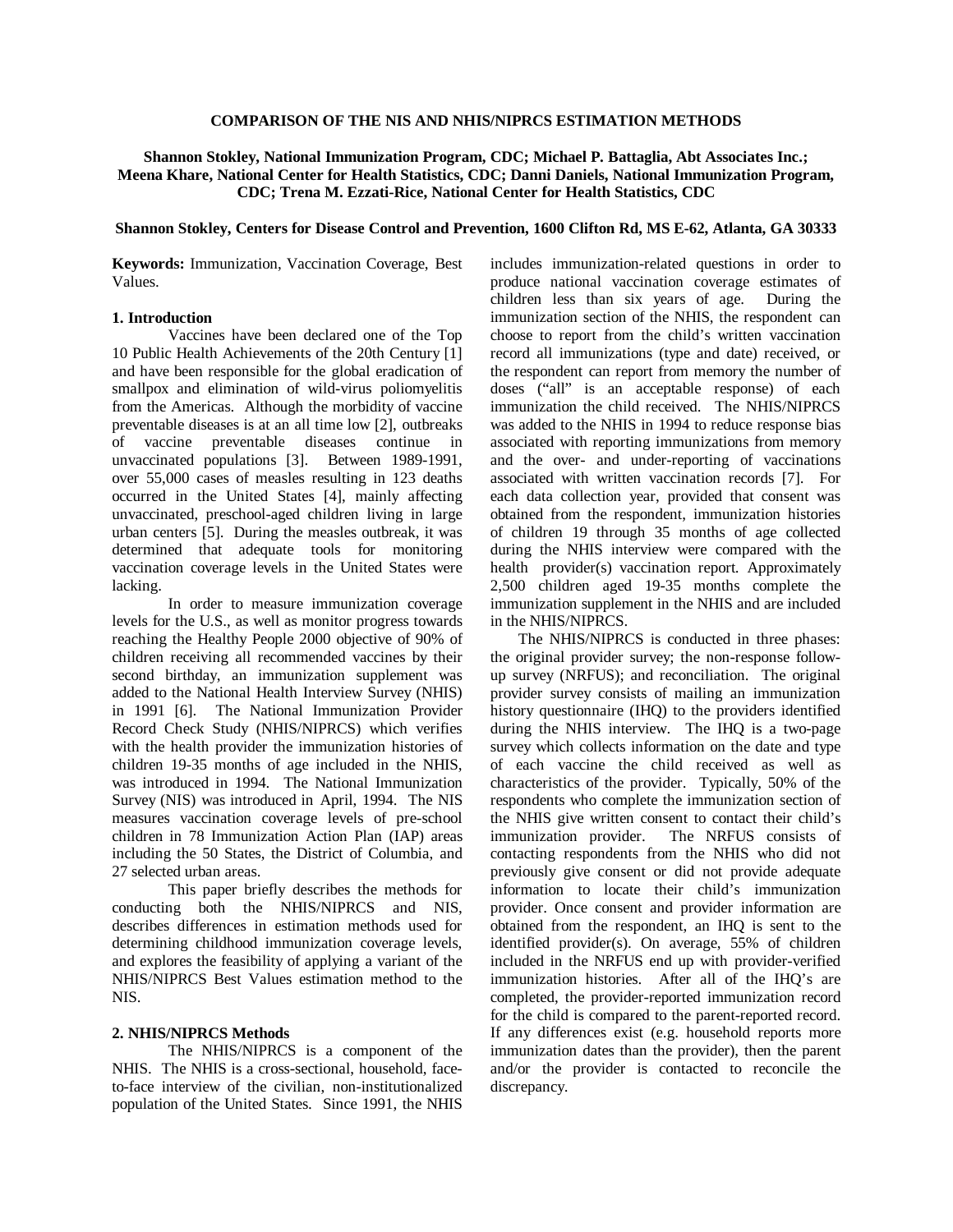The simplest estimation method for NHIS/NIPRCS assumes the provider data are the truth, thus producing provider-adjusted estimates. Another estimation procedure used in the NHIS/NIPRCS uses both the provider and the household information to measure immunization coverage. Provider and household immunization records are compared and one record is chosen to be the most "complete". The complete record is then used to assign Best Values for the number of doses of vaccine the child received. The following rules are used to determine which record should be used for assigning the Best Values. If the household reported immunizations from memory, or if the provider reported more doses than the household record, or if the provider reported the child as up-todate (UTD) for all vaccines, the provider report was used for assigning Best Values. If the household used a written record and reported the child as 4:3:1:3 (4 or more doses of diphtheria and tetanus toxoids and pertussis vaccine or acellular pertussis vaccine (DTP/DtaP), 3 or more doses of Polio vaccine, 1 or more dose of measles containing vaccine (MCV), and 3 or more doses of *Haemophilus influenzae* type b vaccine (HIB)) UTD and the provider record did not, or if the household used a written record and reported the child as 4:3:1:3 UTD and gave permission to contact the provider but the provider did not respond with immunization information, then the household record was used for assigning Best Values. Because not all children in the NHIS/NIPRCS sample are assigned Best Values (due to missing provider data or the household not using a shot card), the weights of the children with Best Values are adjusted to account for the children without Best Values. The impact that the Best Value method has on immunization coverage has been previously documented [8] and is also illustrated in Table 1. In 1996, the Best Value method increased the estimated immunization coverage by 1.5-2.3 percentage points.

**Table 1. Estimated immunization coverage levels by source of immunization information for individual vaccines and vaccine series for children 19-35 months of age, 1996 National Immunization Provider Record Check Survey.** 

| Vaccine        | Provider<br>Estimate<br>(%) | <b>Best Value</b><br>Estimate<br>(%) | Difference |
|----------------|-----------------------------|--------------------------------------|------------|
| 4+ DTP         | 81.7                        | 83.4                                 | 1.7        |
| 3+ Polio       | 91.3                        | 93.4                                 | 2.1        |
| $\sqrt{1+MCV}$ | 90.9                        | 92.4                                 | 1.5        |
| $3+$ HIB       | 92.0                        | 94.0                                 | 2.0        |
| 3+ Hepatitis B | 81.0                        | 83.3                                 | 2.3        |
| 4:3:1          | 79.9                        | 81.8                                 | 1.9        |

# **3. NIS Methods**

The CDC-sponsored NIS also estimates vaccination levels for children 19 through 35 months of age in the United States [9]. Since April, 1994, the NIS data collection effort has conducted independent quarterly surveys in each of the 78 IAP areas. With this design, any four consecutive quarters of survey data can be combined to produce comparable annualized national estimates of vaccination coverage levels for the U.S., and in each of the 78 IAP areas.

The NIS annually collects immunization data on approximately 34,000 children from two complementary sources-a telephone survey of the eligible households and a mail survey of immunization providers identified by the household respondents. For the household survey, the NIS employs a list-assisted random-digit-dialing (RDD) sample design [10].

After screening a household for eligible children, an immunization interview is conducted with the adult in the household who is the most knowledgeable about the vaccination history of the child. For each eligible child in the target age range, the interviewers collect data on sociodemographic characteristics, immunization history of individual vaccines from a parent or guardian, date of birth, vaccine administration dates and/or numbers of vaccination events.. Household respondents are encouraged to use the written vaccination records (shot cards) to enhance the accuracy of the reported data, but reports from memory are accepted. Respondents are also asked for names and addresses of immunization providers, and for verbal permission to contact these providers to obtain immunization data from the child's medical records.

Immunization providers are the second source of information. All vaccination providers are contacted by mail and asked to complete an IHQ. Providers who do not respond to the initial request are mailed a second questionnaire and, if necessary, telephoned in order to increase provider participation in the survey.

Each completed IHQ is edited. Editing procedures include consistency checks (for example, comparing dates of birth with dates of vaccinations) and coding verbatim responses of shots (brand and generic names) into a classification of vaccines. Data entry procedures include 100% verification.

The NIS Provider Record-Check (PRC) program then compares the IHQs with the household report of vaccination status. The PRC program is largely an automated process for determining the quality and completeness of the provider vaccination data obtained for a child. Children may have one or more providers who return the IHQ. Disposition codes were developed to summarize the amount of provider data obtained for each child (that is, a response was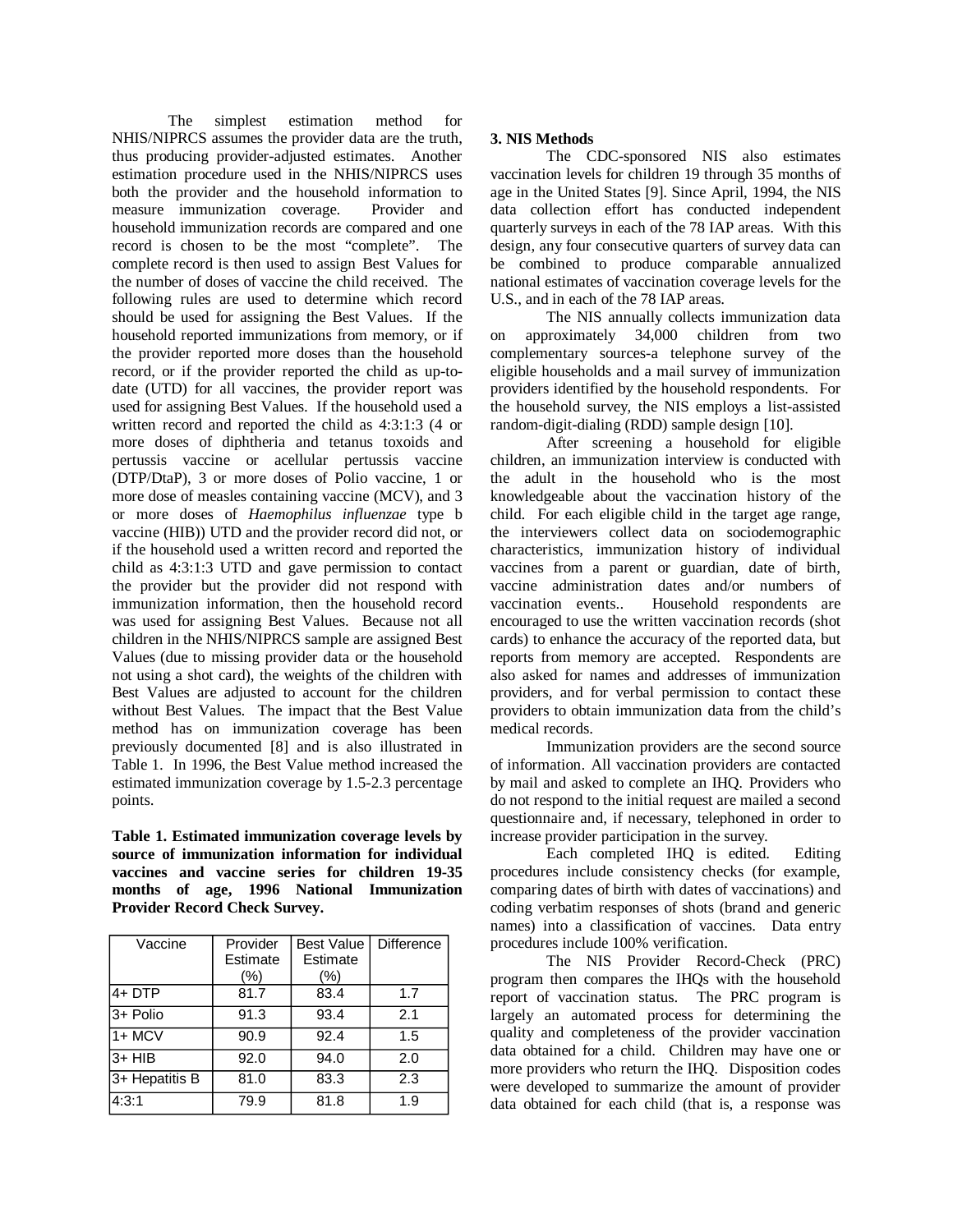received from all or only some of the providers listed by the household respondent), the household respondent's use of a shot card or reliance on recall during the telephone interview, and the agreement of all provider and household dates.

Recently, the automated PRC procedures were augmented with manual review of specific household/provider matching sheets. Matching sheets display the household and provider(s) report of number of doses and vaccination dates, along with other identifying information. Matching sheets are reviewed for children who have: 1) date of birth, name or gender differences between the provider and household report; 2) date of birth differences between responding providers; 3) vaccination dates listed before the date of birth of the child; and 4) vaccination dates within a series that are less than 30 days apart. The matching sheet review is designed to: 1) improve the accuracy of the provider-reported number of doses and vaccination dates; 2) identify IHQs that were filled out for the incorrect child; 3) resolve issues related to the age eligibility of the sample child. After making edits to the IHQ and other data, the NIS PRC edit program is rerun and a final determination of whether each child has usable provider data for use in estimation is made. A description of the quality of the provider data collected in the NIS has been described elsewhere. [11]

Currently, in the NIS, provider data only are used to produce the weighted national, state, and IAP area vaccination coverage rates for a 4-quarter time period. The NIS weighting estimation methodology has been designed to adjust vaccination coverage estimates for provider non-response bias [12].

### **4. Applying Best Value Construction to NIS**

As noted above, the NHIS/NIPRCS uses the results of the reconciliation and non-response follow-up to make an assessment of whether the household or provider report of the number of doses is more complete. For many children, the provider is used as the best value number of doses. In the NIS, there is interest in constructing not only Best Value number of doses but also Best Value vaccination dates. The procedures used in NHIS/NIPRCS cannot be directly applied to the NIS, because the NIS does not conduct reconciliation and non-response follow-up procedures. The NIS does, however, have the PRC edit procedures in place to assess and improve the accuracy of the provider-reported vaccination data. Furthermore, for those households that use a written vaccination record during the telephone interview, we do have an alternative set of vaccination dates for use in Best Value construction.

The construction of Best Value vaccination dates under investigation for the NIS would divide children with provider data into three main groups:

- 1. HH UTD: children with provider data who are UTD on a vaccine as reported from a household vaccination record but are not UTD on that vaccine according to the provider data;
- 2. HEPB\_BOX: children with provider data who are not UTD on Hepatitis B because the birth dose of Hepatitis B was not reported but the "Given at birth" check-off box on the IHQ was checked;
- 3. PROV\_OK: all remaining children with provider data.

Household/provider matching sheets will be used to assign Best Value shot dates for children with provider data. For the HH\_UTD group, matching sheets will be examined to determine which vaccination date(s) were not reported by the provider but appear in the household written vaccination record. Those "missing" vaccination dates will then be added to the provider-reported vaccination dates to form the Best Value shot dates for the child.

Due to the unique schedule of the Hepatitis B vaccine (the first dose is typically given at birth in the hospital), special considerations were made for the construction of Best Values. The HH\_UTD group with provider data includes children for whom the household record shows a Hepatitis B vaccination given at birth but this vaccination date does not appear in the provider report. In this situation, the household reported date of vaccination would be added to the provider-reported vaccination dates. The HEPB\_BOX group covers the situation where the household did not use a written vaccination record for the telephone interview but the provider IHQ indicates that a Hepatitis B vaccination was given at birth although no date is recorded on the IHQ. For these children, the date of birth of the child can be used to assign the date of the birth dose of Hepatitis B for Best Value construction purposes. For children with provider data included in the third group, the provider vaccination dates will be used as the Best Value dates.

Among children without provider data, one group (NO\_PROV) is proposed for examination for Best Value construction. The NO\_PROV group consists of children for whom verbal consent to contact providers was received but no providers responded with any vaccination data and the child was reported to be 4:3:1:3 UTD from a written record in the telephone interview.

The NO\_PROV group is different from the previously named groups because no provider data were obtained. Empirical results from the NHIS/NIPRCS and NIS show that when a child is reported as being 4:3:1:3 UTD from a written vaccination record, over 90% of those children are 4:3:1:3 UTD according to the provider data. Therefore,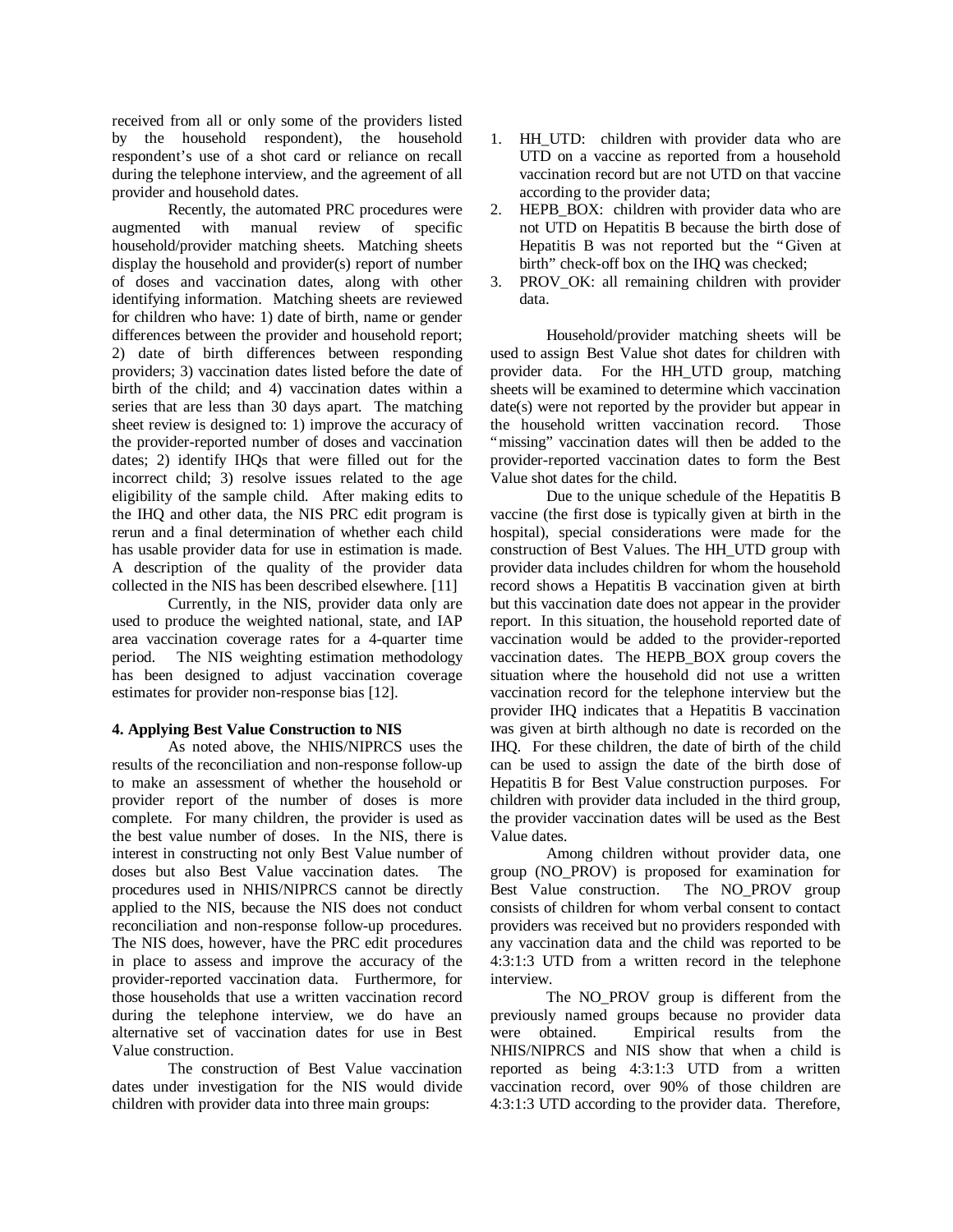we have confidence that use of the household vaccination record to assign Best Value vaccination dates for these children will result in reasonably accurate Best Values.

#### **5. Preliminary NIS Best Values Results**

Of the 34,442 NIS interviews completed in 1999, 65% of the children had usable provider data (range by IAP area 52% - 78%). Nationally, 9% of the children with usable provider data were included in the HH UTD group for Best Value construction. The change in 4:3:1:3 series coverage estimates based on the Best Values constructed for the HH\_UTD group can be seen in Table 2. The increase in 4:3:1:3 series coverage for the nation was 3.5 percentage points. Connecticut had the lowest increase in coverage (0.3 percentage points) while Detroit had the highest increase (6.8 percentage points).

## **6. Summary**

Given the large size of the NIS and the need for timely estimates of vaccination coverage, the NIS has no plans at this point to employ NHIS/NIPRCS reconciliation and non-response follow-up procedures. The use of household/provider matching sheets is, however, expected to result in reasonably accurate assignment of Best Value shot dates because, for many children, it supplements the provider data with the written household report of vaccination dates. The reliance on the household written vaccination report leads to some limitation in the proposed NIS best value construction. For example, overall shot card use is approximately 50% for any given four quarter period and it varies considerably across the IAP areas. The size of the HH\_UTD group in an IAP area with high shot card use can potentially be larger than the size of the HH\_UTD group in an IAP area with low shot card use. The same holds true for the NO\_PROV group. Prior to adaptation of a Best Values methodology in the NIS, evaluation will be undertaken to examine vaccination coverage rates before and after Best Value construction at the IAP area level in order to assess the impact of Best Value construction on IAP area and state level estimates of vaccination coverage.

# **References**

- 1. CDC. Ten great public health achievements— United States, 1990-1999. MMWR. 1999;48:241-243.
- 2. Orenstein WA, Hinman AR, Rodewald LE: Public health considerations-United States, in Plotkin SA and Orenstein WA (eds.): Vaccines, 3rd ed. Philadelphia, W.B. Saunders Co., 1999; page 1024.
- 3. CDC. Measles outbreak— Netherlands, April 1999-January 2000. MMWR. 2000;49:299- 303.
- 4. CDC. Epidemiology and prevention of vaccine-preventable diseases, 5th ed. 1999; Appendix A.
- 5. Gindler JS, Atkinson WL, Markowitz LE, Hutchins SS. Epidemiology of measles in the United States in 1989 and 1991. Pediatr Infect Dis J. 1992;11:841-846.
- 6. Massey JT, Moore TF, Parsons VL, et al. Design and estimation for the National Health Interview Survey, 1985-1994. Hyattsville, Maryland: US Department of Health and Human Services, Public Health Service, CDC, 1989 (Vital and health statistics; series 2, no. 110).
- 7. Peak RR, Cadell DM. Overview of the National Immunization Provider Record Check Study. *Proceedings of the Section on Survey Research Methods.* Alexandria, VA. American Statistical Association. 1996:332- 334.
- 8. Ezzati-Rize TM, Zell ER, Massey JT, Nixon MG. Improving the assessment of vaccination coverage rates with the use of both household and medical provider data. *Proceedings of the Section on Survey Research Methods.*  Alexandria, VA. American Statistical Association. 1996:335-340.
- 9. Zell ER, Ezzati-Rice TM, Battaglia MP, Wright BA. National immunization survey: the methodology of a vaccination surveillance system. Public Health Reports. 2000;115:65- 77.
- 10. Lepkowski J. (1988). Telephone sampling methods in the United States. In R Groves et al. (eds), Telephone Survey Methodology. New York, John Wiley & Sons, 73-98.
- 11. Khare M, Battaglia MP, Huggins VJ, Stokley S, Hoaglin DC, Coronado VG, Wright RA, Roden A. Accuracy of vaccination dates reported by immunization providers in the National Immunization Survey. *2000 Proceedings of the Section on Survey Research Methods.* Indianapolis, IN. American Statistical Association.
- 12. Smith P, Rao JNK, Daniels D, Battaglia M, Ezzati-Rice TM, Khare M. Compensating for vaccination history nonresponse bias in the National Immunization Survey using response propensities. *2000 Proceedings of the Section on Survey Research Methods.* Indianapolis, IN. American Statistical Association.